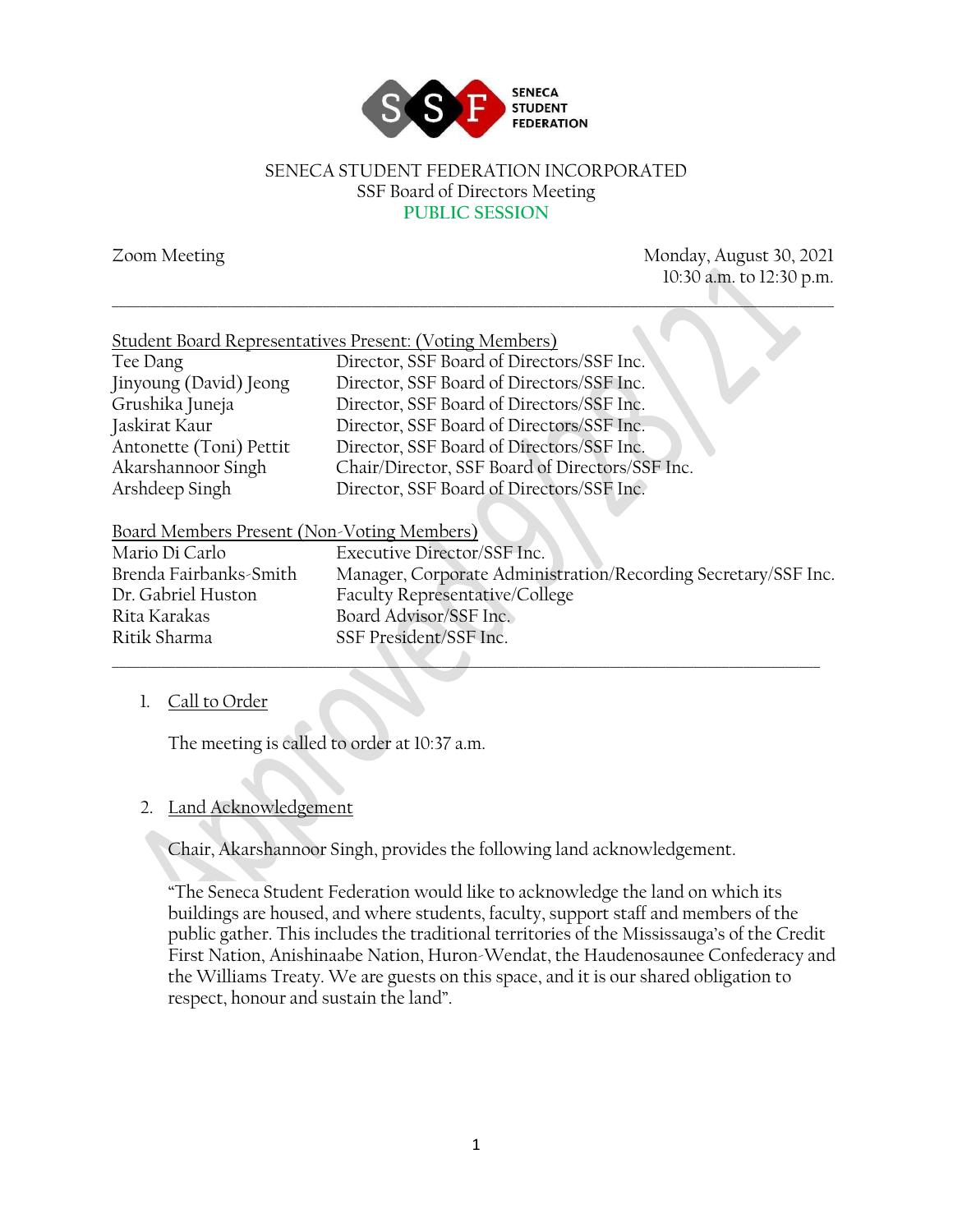### 3. Announcements/Chair Opening Remarks

- ➢ Tee Dang has been acclaimed into the position of Vice President, Seneca@York. Thanks to Tee for her contribution to the Board.
- ➢ Markham campus SSF positions will remain unfilled until the May 1, 2022 SSF General Elections.
- ➢ Board members will be asked to sign the SSF Statement of Confidentiality.

## 4. Acceptance of Agenda

Today's agenda will be amended to include "Prohibiting of In-person Campaigning During SSF By- Elections".

It was MOVED by Grushika Juneja, and SECONDED by David Jeong, "that the SSF Board of Directors Public Session Meeting Agenda for Monday, August 30, 2021 be accepted as amended".

C A R R I E D

5. Conflict of Interest

None declared.

6. Acceptance of SSF Board of Directors Public Session Meeting Minutes from Monday, July 26, 2021

It was MOVED by Grushika Juneja, and SECONDED by Jaskirat Kaur, "that the SSF Board of Directors Public Session Meeting Minutes from Monday, July 26, 2021 be accepted as presented".

## C A R R I E D

## 7. Executive Director Report

Mario Di Carlo's report was sent to members prior to today's meeting.

Mario reviews his report. A question and answer period follows.

The Finance and Audit Committee is asked to review options on earning interest on SSF funds. They are asked to present this information at the next SSF Board of Directors meeting.

## 8. SSF President's Report

Ritik Sharma's report was sent to members prior to today's meeting.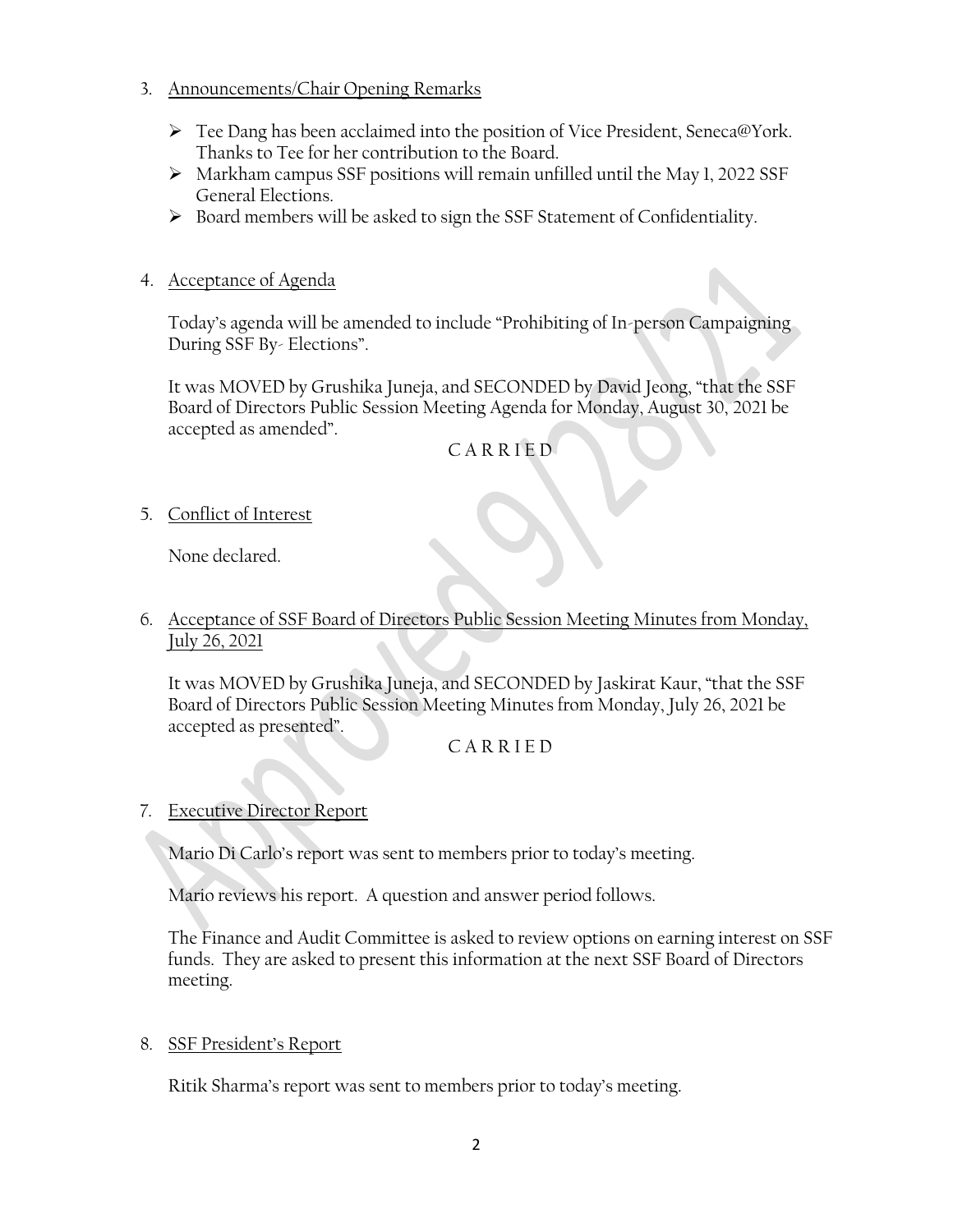Ritik reviews his report. A question and answer period follows.

Ritik is asked to provide further information on the following:

➢ Shuttle Bus

Working with the Travel Committee, Ritik is asked to:

- Speak with the college (who holds the shuttle bus contract as well as funds the service) and come back to the Board with recommendations for an alternate shuttle bus plan, including numbers, focusing on value for money.
- Focus should be placed on the King and Markham campuses with a clear statement from the college regarding re-opening plans.
- To be included in the report to the Board is cost; target population, cost per student, what degree of population will use the service.
- ➢ Social Media Outreach

Ritik is asked to provide the following:

- Analytics tracking including percentage of increase/decrease of student involvement (new participants?)
- What is return on investment?
- Is there a strategy on costing?
- What are key indicators?
- Cost effectiveness including comparison between the summer semester as compared to the regular year
- How long are participants staying? How many return?
- How are we measuring success; numbers of actual students and not SSF Council/Board members attending events?
- Who are winning prizes (same people winning)?
- The Board also requests a plan and report including a social media calendar, budget requests, and event calendar.

This will be discussed again at the next meeting and will be presented through the Finance and Audit Committee. David will assist Ritik in creating a grid showing comparisons.

Ritik, David and Toni will continue to discuss this item following today's meeting.

- ➢ Deposit Deadline
	- The Board asks to see how time is being spent regarding student questions regarding this item and how many students are requesting assistance.
	- Where are questions coming from, i.e. chat, e-mails?
	- Is time being spent effectively based on number of students requesting assistance?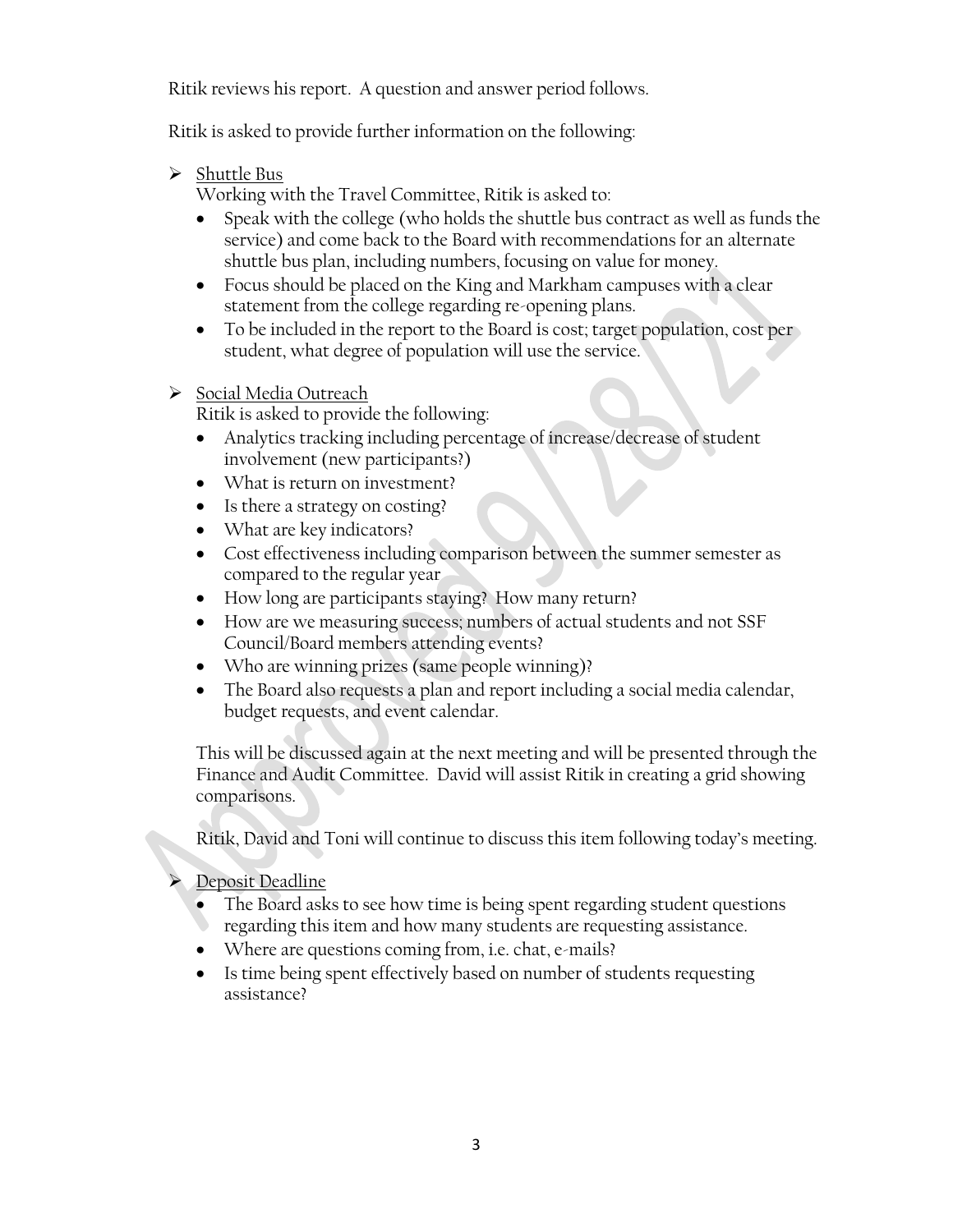### 9. Disbursement of 2020/2021 Surplus Donation

Documents were provided to members prior to today's meeting. The documents are reviewed. A question and answer period follows.

It was MOVED by Grushika Juneja, and SECONDED by Arshdeep Singh, "to approve the disbursement of 2020/2021 surplus donation as presented". C A R R I E D

### 10. SSF Board of Director's Finance and Audit Committee Terms of Reference

Documents were provided to members prior to today's meeting. The documents are reviewed. A question and answer period follows.

The committee will meet once per semester. Findings will then be presented to the Board. It is suggested that SSF Board of Director's Advisor, Rita Karakas, be included as a member of this committee.

It was MOVED by Jaskirat Kaur and SECONDED by David Jeong, "to include the SSF Board of Director's Advisor to the SSF Board of Director's Finance and Audit Committee".

# C A R R I E D

Board members will be contacted to determine who would like to sit on this committee.

### 11. Prohibiting of In-person Campaigning During SSF By- Elections

Since some students will be on campus during the fall semester when the SSF By-Elections will take place, and to ensure the election is fair for all candidates, it is recommended that no in-person campaigning be allowed. To ensure a fair election, it is recommended this item be added to the Election Policy.

It was MOVED by Grushika Juneja, and SECONDED by Toni Pettit, "to prohibit inperson, on campus campaigning".

### C A R R I E D

Members are in agreement that should a candidate be found to be campaigning on campus, they will be disqualified from the election. To ensure reports of on campus campaigning are accurate, Nancy Oomen, SSF CEO, will investigate before action is taken. As well, the Board will be informed of any candidate appeals.

It was MOVED by Arshdeep Singh, and SECONDED by David Jeong, "to include disqualification into the Election Policy".

C A R R I E D